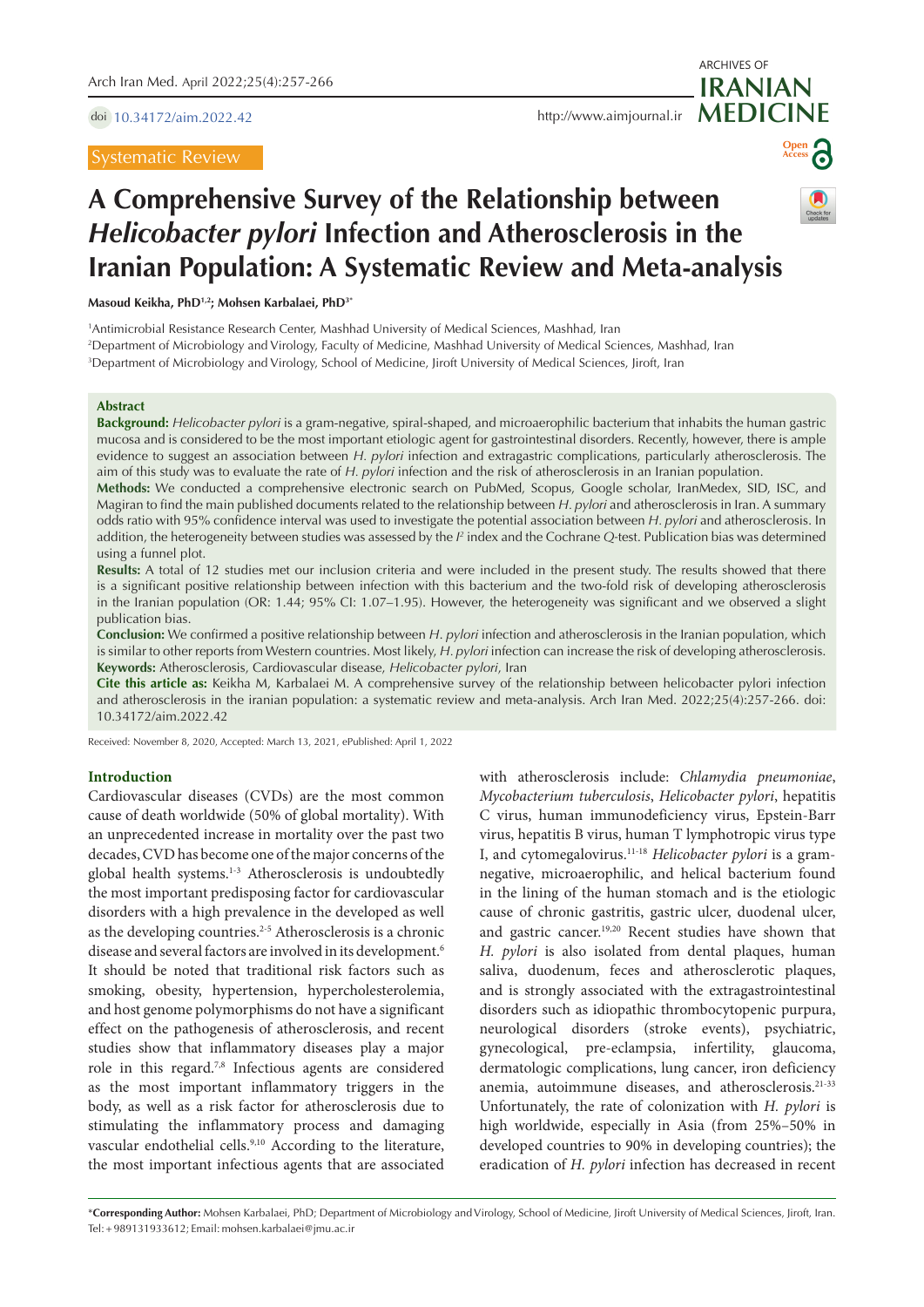years due to problems such as elimination of antibiotics in acidic gastric conditions, bacterial infiltration under the gastric mucosa, and antibiotic resistance.34-36 According to studies, the rate of gastric cancer in Asia is higher than Western countries, and many researchers attribute this to the high colonization with *H. pylori* in this geographical area.37-39 Moreover, the rate of atherosclerosis in developing countries is higher than developed countries.4,40,41 The hypothesis regarding the correlation between *H. pylori* and atherosclerosis was first proposed by Mendall et al in 1994.42 Based on extensive studies on the correlation of infection with this bacterium and atherosclerosis, it seems that one of the most important reasons for the increase in atherosclerosis in developing countries could be the high prevalence of colonization with *H. pylori* in these regions (for example, bacteria isolated from atherosclerotic plaques of the patients).43-45 However, some sources have ruled out the association between *H. pylori* and atherosclerosis and there is no exact answer to this question, so more studies are needed.<sup>46-48</sup> The rate of atherosclerosis and cardiovascular disorders is high in Iran and according to the Iranian Society of Atherosclerosis statement, 300 deaths occur due to CVDs in Iran every day. In addition, due to the high rate of colonization with *H. pylori* in Iran (estimated at more than 85%), this country is recognized as one of the most suitable places to investigate the possible link between infection with this bacterium and atherosclerosis. The present study was conducted to investigate the relationship between colonization with this bacterium and susceptibility to atherosclerosis in Iranian patients.

## **Materials and Methods** *Search Strategy*

The present comprehensive meta-analysis was reported based on the Preferred Reporting Items for Systematic Reviews and Meta-Analyses (PRISMA) guideline proposed by Liberati et al.<sup>49</sup> First, we conducted a fully electronic computer search to retrieve all relevant studies to assess

the relationship between colonization with *H. pylori* and atherosclerosis progression. For this purpose, a systematic search was performed using online databases including PubMed, Scopus, Google scholar, as well as national databanks such as IranMedex, SID, ISC and Magiran regardless of publication date and language restrictions by the end of 2019. The search terms were: "*Helicobacter pylori"*, "Iran", "Atherosclerosis", "Cardiovascular diseases", and "Coronary artery disease".

# *Selection Criteria*

To find eligible studies, the title, introduction, and full text of potentially collected articles were carefully screened independently by the two authors. The inclusion criteria for the selected articles included: I) studies related to *H. pylori* infection in atherosclerotic plaques, II) studies performed in an Iranian population, III) studies published in English or Persian, IV) original studies including cross-sectional, case-control and longitudinal studies, V) articles examining infection by standard methods such as conventional microbiology, PCR, and ELISA, VI) human experiments, VII) studies on clinical specimens, and VIII) full text availability. The exclusion criteria were: 1) *in*-*vitro* studies and non-human investigation, 2) studies containing insufficient results, 3) case reports and review articles, 4) studies evaluating co-infection and other infectious agents other than *H. pylori*, 5) duplicate articles, and 6) studies with abstract only. In addition, the bibliography of the articles was manually searched to prevent loss of related articles.

#### *Quality Assessment and Data Extraction*

The Joanna Briggs Institute (JBI) critical appraisal checklist was used to evaluate the quality of the eligible studies. The required data included, first author, publication year, location of studies, frequency of *H. pylori* infection in both case and control groups, diagnostic methods, and references number [\(Table](#page-1-0) 1).

<span id="page-1-0"></span>**Table 1.** Characteristics of the Iranian Studies About Frequency of H. pylori in CAD Patients

|                     | Year | <b>Provinces</b> | <b>Type of Study</b> | <b>Atherosclerosis Plaque</b> |       |                | <b>Healthy Individuals</b> |              |                |                          |      |
|---------------------|------|------------------|----------------------|-------------------------------|-------|----------------|----------------------------|--------------|----------------|--------------------------|------|
| <b>First Author</b> |      |                  |                      | <b>No. HP Positive</b>        | Total | N(%)           | <b>No. HP Positive</b>     | <b>Total</b> | N(%            | <b>Diagnostic Method</b> | Ref. |
| Sadeghian et al     | 2019 | Mashhad          | Cross-sectional      | $\overline{0}$                | 30    | $\overline{0}$ | $\overline{0}$             | 30           | $\overline{0}$ | <b>PCR</b>               | 22   |
| Abibiglou et al     | 2018 | Tabriz           | Cross-sectional      |                               | 28    | 3.57           | <b>NA</b>                  | <b>NA</b>    | NA             | <b>PCR</b>               | 50   |
| Izadi et al         | 2012 | Tehran           | Cross-sectional      | 56                            | 105   | 53.33          | <b>NA</b>                  | <b>NA</b>    | NA             | PCR/serology             | 51   |
| Gharehdaghi et al   | 2018 | Tehran           | Case-control         | 10                            | 90    | 11.11          | $\mathbf{0}$               | 90           | $\mathbf{0}$   | <b>PCR</b>               | 52   |
| Nouzari et al       | 2009 | Tehran           | Case-control         | 56                            | 70    | 80             | 38                         | 60           | 65             | Serology                 | 53   |
| Yazdi et al         | 2014 | Tehran           | Cross-sectional      |                               | 90    | 1.11           | <b>NA</b>                  | <b>NA</b>    | NA             | Culture                  | 54   |
| Pouria et al        | 2009 | Kermanshah       | Case-control         | 8                             | 30    | 26.66          | 3                          | 30           | 10             | Serology                 | 55   |
| Vafaeimanesh et al  | 2014 | Oom              | Case-control         | 47                            | 62    | 75.80          | 10                         | 20           | 50             | Serology                 | 56   |
| Sayyah et al        | 2012 | Oazvin           | Case-control         | 32                            | 40    | 68.08          | 18                         | 40           | 45             | Serology                 | 57   |
| Ansari et al        | 2010 | Urmia            | Case-control         | 49                            | 100   | 49             | 56                         | 89           | 49.5           | Serology                 | 58   |
| Davoudi et al       | 2010 | Tehran           | Case-control         | 40                            | 69    | 57.97          | 48                         | 84           | 57.1           | Serology                 | 59   |
| Ashtari et al       | 2006 | Isfahan          | Case-control         | 29                            | 42    | 69.04          | 29                         | 43           | 67.4           | Serology                 | 60   |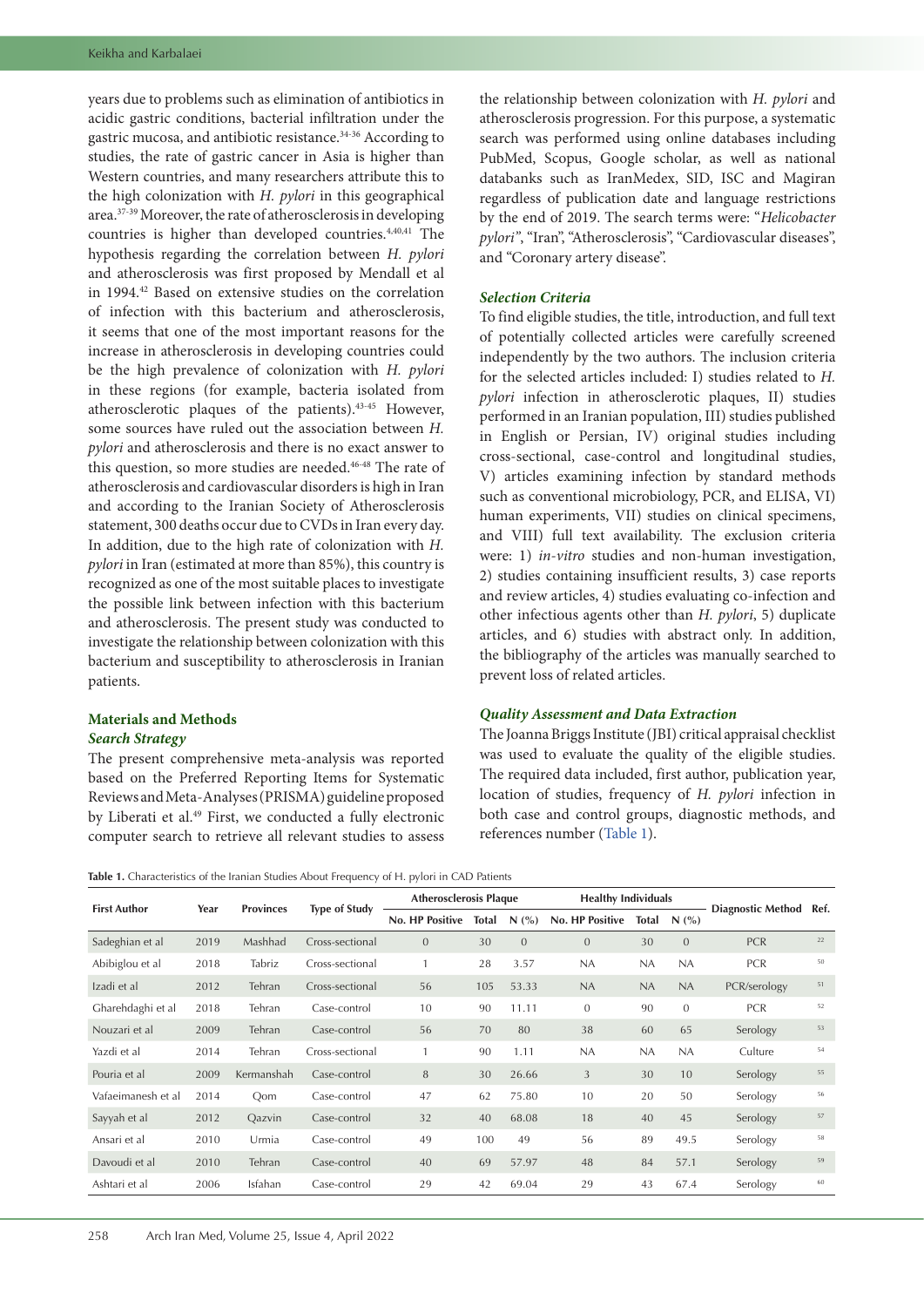#### *Data Analysis*

The possible relationship between *H. pylori* infection and atherosclerosis was investigated using odds ratio (OR) with 95% confidence intervals (CIs). We used a random-effects model when the heterogeneity was high; heterogeneity was assessed using  $I^2$  statistic and Cochrane Q statistic  $(I^2 > 25\%$  and *P* value < 0.1). The statistical analysis for this study was done using the Comprehensive Meta-Analysis (CMA) software ver. 2.2 (Biostat, Englewood, NJ).61 Furthermore, the presence of publication bias was also determined by funnel plot asymmetry, Begg's *P* value, and Egger's *P* value tests.

#### **Results**

A total of 94 articles were collected throughout searching in global databases. The titles and abstracts of the studies were screened and the duplicate studies were excluded. Next, 42 studies were excluded in the screening process because they were unrelated to our original idea. Finally, 12articles that met our inclusion criteria were used for the current systematic review and meta-analysis [\(Figure](#page-2-0) 1). Of the 12 studies, eight were case-control and four were crosssectional; all studies were conducted during 2006–2019. Five studies were related to Tehran, and one study had been done in cities such as Tabriz, Mashhad, Kermanshah, Qom, Qazvin, Urmia and Isfahan. In these studies, the information of 1242 participants comprising 756 patients with atherosclerosis and 486 healthy individuals were assessed. Of these, 43.8% were female and 56.2% were male. In addition, the mean age in the case and control groups was  $62.7\%$  and  $57.4\%$ , respectively.<sup>22,52,59,60</sup> In four studies, the association between atherosclerosis and *H.*  *pylori* infection was conflicting. In several studies, this relationship was 0–80%.22,53 However, none of the selected studies examined the association between eradication of *H. pylori* infection (or *cagA* gene status) and atherosclerosis.

We entered data from 1242 cases in the current metaanalysis; OR is more reliable than relative risk (RR) for predicting risk factors and clinical outcomes, especially in low sample size studies such as the present study. $62,63$ In general, the prevalence of *H. pylori* in atherosclerotic plaques in patients with coronary artery disease (CAD) was estimated at 55.6% (50.3–60.9 with 95% CIs; *P* value: 0.01). On the other hand, the rate of *H. pylori* infection in the control group was measured about 53.7% (49.3– 58.1 with 95% CIs; *P* value: 0.01). According to studies, the rate of colonization with this bacterium is high in the population of Iran and we also showed high *H. pylori* infection in both case and control groups, which confirms previous epidemiological studies. Therefore, in case-control studies, the rate of *H. pylori* infection in atherosclerosis cases was significantly higher than normal individuals ( $P$  value=0.002). We found a strong positive association between *H. pylori* infection and atherosclerosis in the Iranian population (OR: 1.44; 95% CIs: 1.07–1.95; *P* value: 0.01; *I2* : 67.66; *Q*-value: 34.02; *P* value: 0.01; Egger's *P* value: 0.02; Begg's *P* value: 0.18) [\(Figure](#page-3-0) 2). In addition, due to the significant heterogeneity between studies, we performed subgroup analysis based on the type of study to reduce potential heterogeneity between eligible studies. Based on the results of subgrouping analysis on both casecontrol (OR: 1.38; 95% CIs: 1.01–1.87; *P* value: 0.03; *I2* : 72.50; *Q*-value: 25.45; *P* value: 0.01; Egger's *P* value: 0.02, Begg's *P* value: 0.06) and cross-sectional (OR: 4.72; 95%

<span id="page-2-0"></span>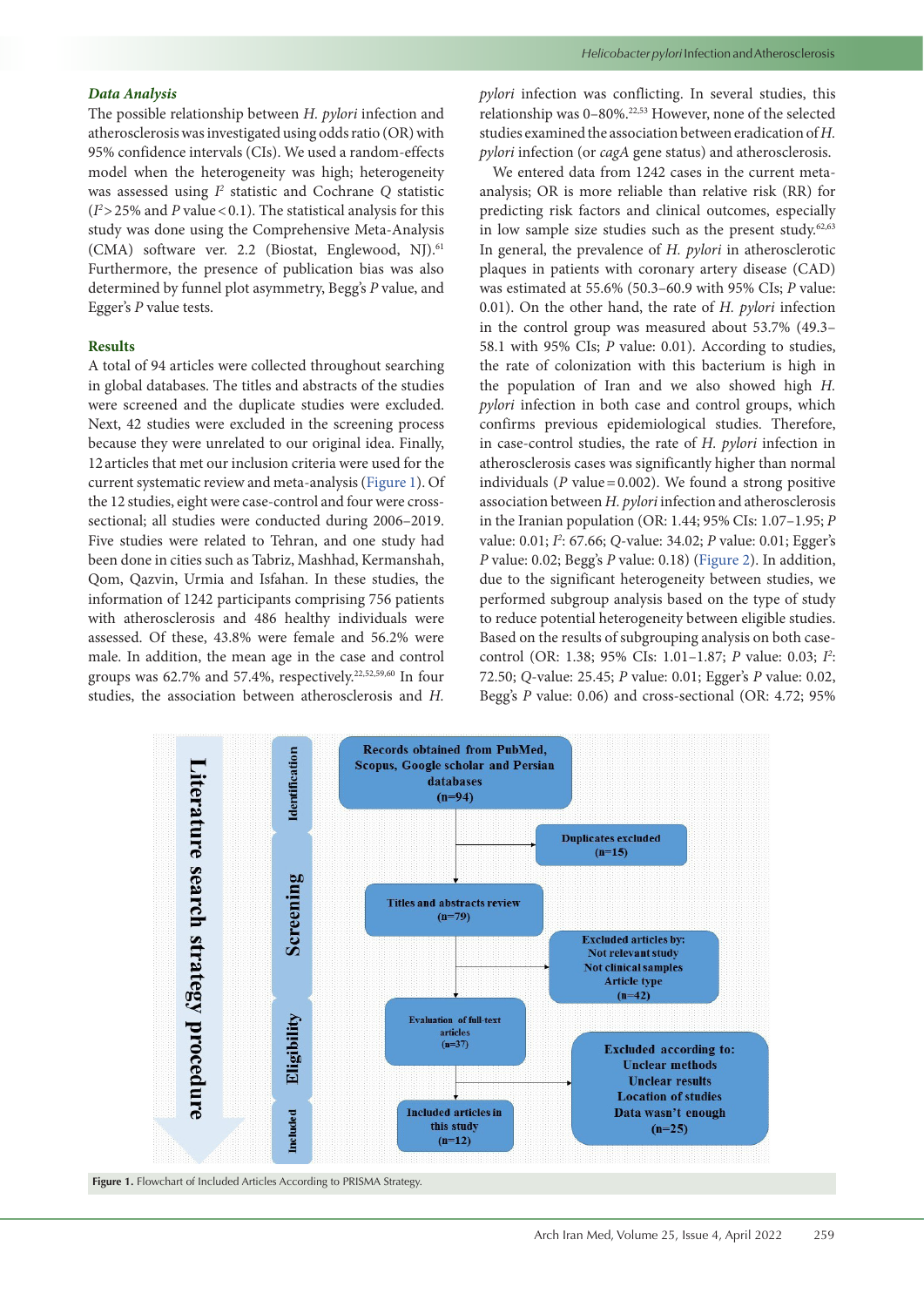CIs: 0.98–22.64; *P* value: 0.05; *I2* : 52.27; *Q*-value: 6.28; *P* value: 0.09; Egger's *P* value: 0.08; Begg's *P* value: 0.36) studies, we suggest that *H. pylori* infection can increase the risk of atherosclerosis in the Iranian patients. Also, funnel plot asymmetry showed a slight publication bias in the present study ([Figure](#page-3-1) 3).

## **Discussion**

Atherosclerosis is the most common cause of CVDs, especially ischemic heart disease and stroke, and is among the top four causes of death worldwide.<sup>64</sup> Atherosclerosis is a compound Greek word from *athero* meaning gruel or paste and *sclerosis* meaning hardness. It is a large and medium vascular disease that begins with damage to vascular endothelial cells and changes in blood circulation, followed by the formation of atherosclerotic plaques. The components of plaques include the necrotic cores, calcified regions, lipid particles, smooth muscle cells, endothelial cells, polymorphonuclear cells and foamy cells (alternative macrophages).64,65 Vascular endothelium damage (especially intima) and chronic inflammation are the most

prominent stimuli for the formation of atherosclerotic plaques.64-66 Pathogens such as *C. pneumoniae*, *M. tuberculosis* and *H. pylori*, are among the most important infectious bacteria that can cause chronic inflammation to escape the immune system and appear to play a role in the formation of atherosclerotic plaques.<sup>22</sup> After decades of early detection, it is now proven that traces of these bacteria are present in coronary, carotid and aortic atherosclerotic plaques.42,67 Bahrmand et al showed that *C. pneumoniae* infection is also associated with atherosclerosis; in that study, using PCR, the presence of this bacterium in arterial specimens with severe and mild lesions was 17% and 3%, respectively.18 In particular, eradication of *H. pylori* infection reduces C-reactive protein and proinflammatory response and improves endothelial dysfunction, and has a protective effect in the early stages of atherosclerosis.<sup>68-70</sup> According to this meta-analysis, the rate of colonization with this pathogen is significantly associated with the formation of atherosclerotic plaques in Iranian patients with CAD, and may predispose individuals to cardiovascular disorders [\(Figure](#page-4-0) 4).

<span id="page-3-0"></span>

| Group by               | Study name          | Statistics for each study |                       |                              |          |                 |      |     | Odds ratio and 95% CI |    |     |  |  |
|------------------------|---------------------|---------------------------|-----------------------|------------------------------|----------|-----------------|------|-----|-----------------------|----|-----|--|--|
| <b>Type of study</b>   |                     | <b>Odds</b><br>ratio      | <b>Lower</b><br>limit | <b>Upper</b><br><b>limit</b> |          | Z-Value p-Value |      |     |                       |    |     |  |  |
| Case-control           | Gharehdaghi et al., | 23.609                    | 1.362                 | 409.280                      | 2.172    | 0.030           |      |     |                       |    |     |  |  |
| Case-control           | Nozari et al.,      | 2.316                     | 1.055                 | 5.085                        | 2.093    | 0.036           |      |     |                       |    |     |  |  |
| Case-control           | Pouria et al        | 3.273                     | 0.774                 | 13.836                       | 1.612    | 0.107           |      |     |                       |    |     |  |  |
| Case-control           | Vafaeimanesh et al  | 3.133                     | 1.095                 | 8.967                        | 2.129    | 0.033           |      |     |                       |    |     |  |  |
| Case-control           | Sayyah et al.,      | 4.889                     | 1.809                 | 13.212                       | 3.129    | 0.002           |      |     |                       |    |     |  |  |
| Case-control           | Ansari et al.,      | 0.566                     | 0.316                 | 1.013                        | $-1.915$ | 0.055           |      |     |                       |    |     |  |  |
| Case-control           | Davoudi et al       | 1.034                     | 0.543                 | 1.970                        | 0.102    | 0.919           |      |     |                       |    |     |  |  |
| Case-control           | Ashtari et al       | 1.077                     | 0.432                 | 2.685                        | 0.159    | 0.874           |      |     |                       |    |     |  |  |
| Case-control           |                     | 1.381                     | 1.017                 | 1.875                        | 2.067    | 0.039           |      |     |                       |    |     |  |  |
| <b>Oross-sectional</b> | Sadeghian et al.,   | 0.333                     | 0.013                 | 8.524                        | $-0.665$ | 0.506           |      |     |                       |    |     |  |  |
| Cross-sectional        | Abibiglou et al.,   | 3.109                     | 0.121                 | 79.823                       | 0.685    | 0.493           |      |     |                       |    |     |  |  |
| Cross-sectional        | Izadi et al         | 76.034                    | 4.272                 | 1353.270                     | 2.948    | 0.003           |      |     |                       |    |     |  |  |
| Cross-sectional        | Yazdi et al.,       | 3.034                     | 0.122                 | 75.455                       | 0.677    | 0.498           |      |     |                       |    |     |  |  |
| Cross-sectional        |                     | 4.728                     | 0.987                 | 22.647                       | 1.944    | 0.052           |      |     |                       |    |     |  |  |
| $O(\epsilon)$          |                     | 1.444                     | 1.070                 | 1.950                        | 2.401    | 0.016           |      |     |                       |    |     |  |  |
|                        |                     |                           |                       |                              |          |                 | 0.01 | 0.1 |                       | 10 | 100 |  |  |

Figure 2. Forest Plot of Pooled ORs of Association between *H. pylori* Infection and Atherosclerosis in the Iranian Population According to Type of Included Studies.

<span id="page-3-1"></span>

Figure 3. Funnel Plot for Assessment of Publication Bias Which Represent Slight Significant Publication Bias.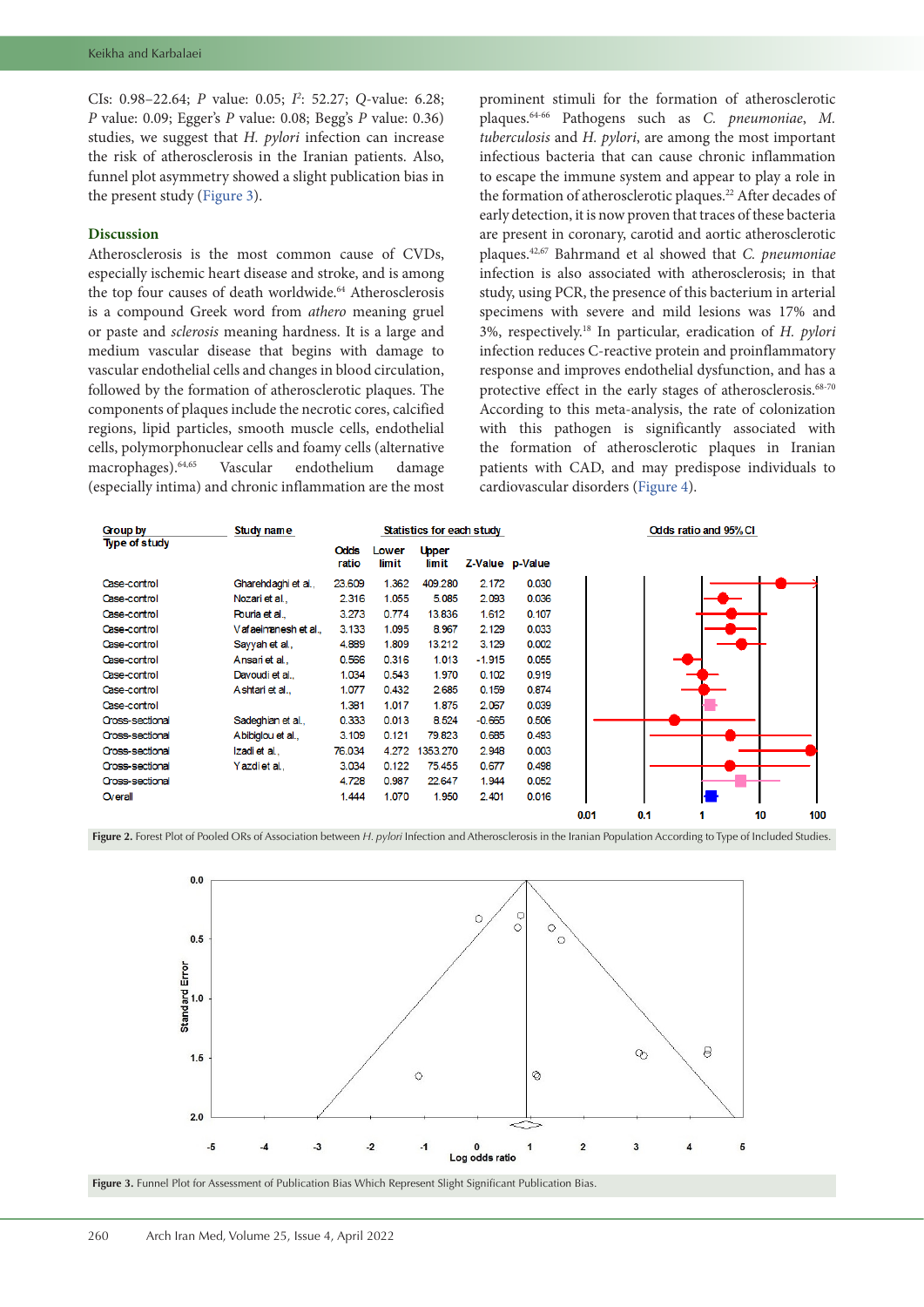

Studies have shown that chronic inflammation (such as *H. pylori* infection) during atherosclerosis stimulates the activation of Th1 cells and production of proinflammatory cytokines (IL-1, IL-6, IFN-γ and TNF-α), which in turn leads to the employment of inflammatory cells, especially polymorphonuclear cells. Macrophages also enter into the location in response to MCP1/2, and then induce the inflammatory reactions that lead to the destruction and dysfunction of the endothelial cells.<sup>65-67,71,72</sup> By stopping the production of stomach acid, this pathogen can lead to atrophy and malabsorption of vitamin B12 and folic acid, resulting in high levels of homocysteine, which stimulates the production of blood nitric oxide by damaging the vessel wall.73-76 Recent studies have shown that people infected with *H. pylori* may develop dyslipidemia.<sup>77</sup> Hoffmeister et al showed that the CAD patients infected with *H. pylori* had higher levels of cholesterol, low-density lipoprotein (LDL), triglyceride, and apolipoprotein-B compared to the CAD patients infected with *C. pneumonia* or cytomegalovirus; high-density lipoprotein (HDL) levels of these patients was also lower.78 In contrast, in recovered individuals, serum levels of HDL and apolipoprotein-AI/AII increase, while cholesterol, triglyceride, and LDL levels decrease.77-79 Metabolic disorders can also cause atherosclerosis.80 Gillum et al showed that there is a significant relationship between *H. pylori* seropositivity and CAD in diabetic patients.<sup>81</sup> In addition, de Luis showed that CAD and cerebrovascular disorders are high in diabetic patients infected with *H. pylori*. 82 Polyzos et al found that infection with *H. pylori* is associated with resistance to insulin, and that *H. pylori* infection may lead to atherosclerosis by affecting glucose metabolism, such that glucose resistance improves subsequent to the eradication of the infection while adiponectin (a factor for preventing metabolic disorders) levels increase.<sup>83</sup> Disorders such as high blood pressure and arterial stiffness play a role in the process of atherosclerosis, and studies

<span id="page-4-0"></span>have shown that there is a significant relationship between *H. pylori* infection and these complications.<sup>84,85</sup> Recently, the effect of virulence factors on atherosclerosis has been studied and the previous reports showed a significant relationship between infection with *cagA*-positive strains and carotid plaque.<sup>86-88</sup> Also, De Bastiani fet al showed that CagA seropositivity is very high in patients with stroke.<sup>89</sup> In this regard, *cagA*-positive strains have been shown to induce atherosclerosis with effects such as vascular endothelial cell destruction, oxidized LDL modification, and inflammatory stimulation; eradication of these strains stops these injuries and has a protective effect in patients.90-92 In addition, it has been now suggested that CagA and heat shock proteins stimulate autoantibody production and endothelial dysfunction, which ultimately leads to atherosclerosis.93,94 To assess cardiovascular risk factors, Longo-Mbenza et al followed 205 patients for 10 years in their study and found that *H. pylori* IgG titer was significantly higher in the population of CAD patients.<sup>95</sup> Following their study on 2029 patients in South Korea, Park et al found that there was a significant relationship between *H. pylori* positivity and CAD patients (OR: 1.23;  $P=0.049$ <sup>96</sup> Other case-control studies conducted in India, Turkey, and Japan confirmed the results of previous studies.<sup>96-99</sup> Our study also confirms the relationship between *H. pylori* infection and atherosclerosis in CAD patients. Bacteria isolated from atherosclerotic plaques constitute one of the most important pieces of evidence to confirm the role of this microorganism in atherosclerosis and CAD.67,94 So far, extensive studies have been conducted in this area; for example, the rate of *H. pylori* isolation from atherosclerosis in the study by Jha et al was  $27.2-33.5\%$ .<sup>97</sup> In another study in Argentina, the rate of isolated bacterium from carotid plaque was about 83%.<sup>100</sup> In a cross-sectional study in Turkey, Kilic et al found that the isolation of *H. pylori* from atherosclerotic plaques and non-atherosclerotic vascular wall samples was 48.2% and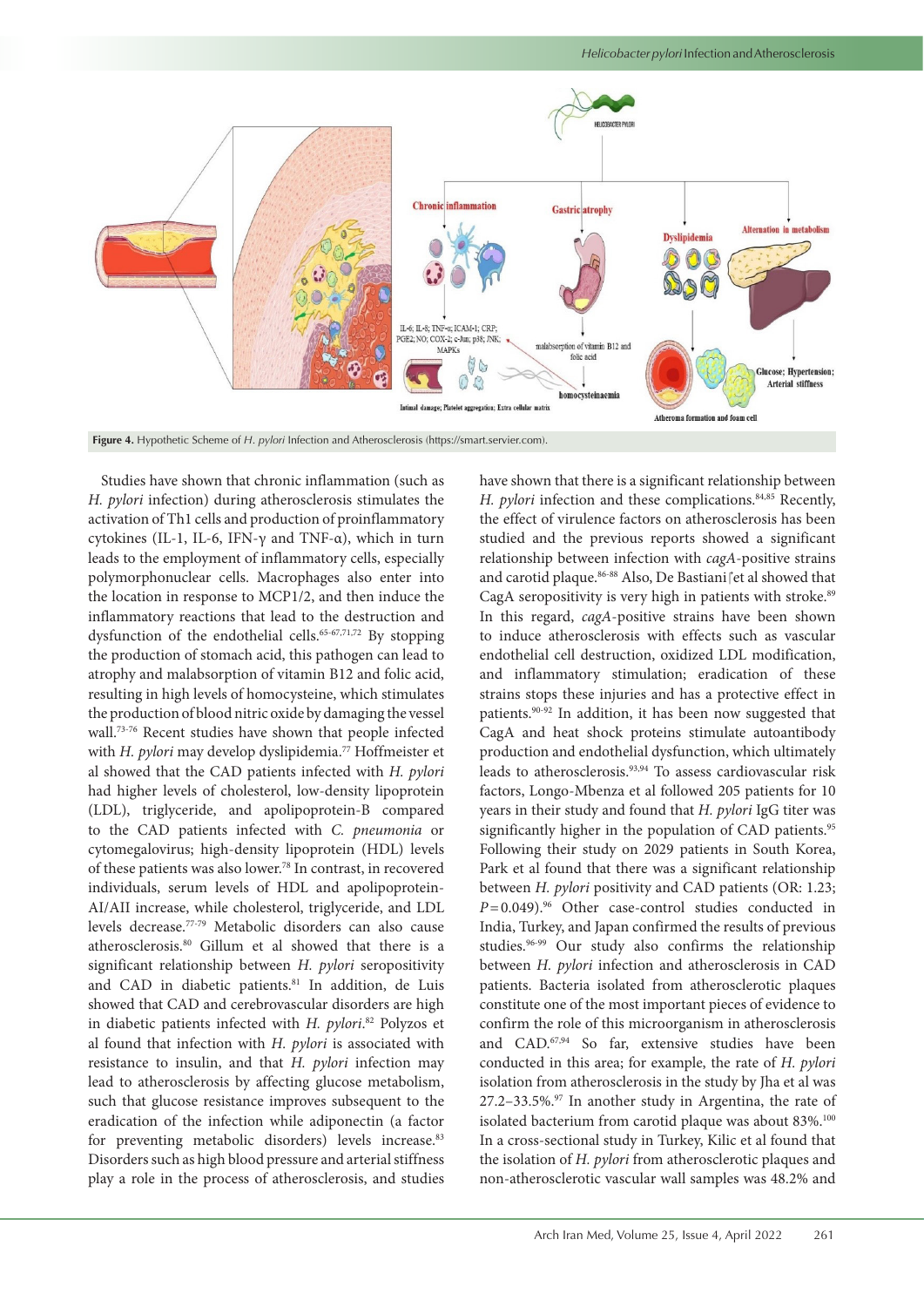19.2%, respectively.101 However, *H. pylori* has not been isolated from atherosclerotic plaques in studies conducted in Italy and Poland.102,103 Rahmani et al demonstrated in their meta-analysis that there was a significant relationship between the infection with *H. pylori* and myocardial infarction in the Iranian patients (OR: 2.53).<sup>104</sup> In a metaanalysis of 18 epidemiological studies, Danesh et al found no significant relationship between *H. pylori* infection and coronary heart disease.105 In a meta-analysis performed by Wang et al on a 4041 of stroke patients, there was a significant relationship between *H. pylori* infection and ischemic stroke.23 In another study by Yu et al, a significant relationship was observed between *H. pylori* infection and CAD in the European (OR: 2.11) and American (OR: 1.43) patients.106 However, in another meta-analysis, 13 studies were reviewed and no significant relationship was found between *H. pylori* infection and stroke.<sup>107</sup> Because recent studies have suggested that infection with strains lacking CagA and VacA may lead to controversial results, the role of virulence factors in CVDs has received more attention.<sup>67,94</sup> In a study on 684 CAD patients, Mayr et al found that infection with *cagA*-positive strains was significantly associated with atherosclerosis  $(P=0.08)$ .<sup>108</sup> In a crosssectional study on seven case-control studies, Cremonini et al found a significant relationship between stroke and CagA seropositive strains (OR: 1.65).<sup>109</sup> In addition, Sun et al showed that there was no relationship between *cagA*positive strains infection and coronary heart disease (OR: 0.8).110 Our study had several limitations including (I) small number of studies, (II) in some studies, diagnosis was based on the evaluation of *H. pylori* IgG seropositivity, but this test also yields false positive results after treatment, (III) studies were restricted to geographic regions and this led to controversial results, (IV) the type of CAD was not considered in several studies (e.g. coronary disease, ischemia, stroke, etc.), (V) virulence factors such as CagA and VacAs1m1 were not investigated in all included studies, (IV) heterogeneity was significant, (VII) presence of publication bias for the studies, (VIII) lack of subgroup analysis due to lack of access to raw data. Therefore, the results of the study must be carefully interpreted. Further research is needed with more participants to confirm the validity of the current findings.

In conclusion, in the present study, we statistically investigated the effect of *H*. *pylori* infection in development of atherosclerosis in the Iranian population. Our study shows that the rate of *H. pylori* infection in cardiovascular patients is higher compared to healthy individuals. We found a strong positive association between *H. pylori* infection and susceptibility to atherosclerosis risk. Our results are consistent with previous meta-analyses in the populations of Western countries. Most likely, *H. pylori* infection can increase the risk of atherosclerosis by inducting proinflammatory response, lymphogenesis, platelet activation, intima media thickness, and endothelial dysfunction. Based on the available findings, *H. pylori* infection can be considered as a risk factor for

### CVDs, especially atherosclerosis.

#### **Acknowledgements**

We appreciate from both Mashhad University of Medical Sciences and Jiroft University of Medical Sciences.

#### **Authors' Contribution**

MaK contributed to design of the work and analysis of data. MoK drafted the work and substantively revised it. Both authors read and approved the final manuscript.

#### **Availability of data and materials**

All data generated or analyzed during this study are included in this published article and its supplementary information files.

#### **Conflict of Interest Disclosures**

There is no any conflict of interest among the all authors.

#### **Ethical Statement**

Not applicable (this paper was provided based on researching in global databases).

#### **Funding**

We have not received any funding for this research.

#### **References**

- 1. Kumar V, Abbas A, Fausto N, Aster J. The Gastrointestinal Tract. Robbins and Cotran Pathologic Basis of Disease, Professional. 8th ed. Philadelphia: Saunders; 2010.
- 2. Shah ASV, Stelzle D, Lee KK, Beck EJ, Alam S, Clifford S, et al. Global burden of atherosclerotic cardiovascular disease in people living with HIV: systematic review and metaanalysis. Circulation. 2018;138(11):1100-12. doi: [10.1161/](https://doi.org/10.1161/circulationaha.117.033369) [circulationaha.117.033369.](https://doi.org/10.1161/circulationaha.117.033369)
- 3. Lee KK, Stelzle D, Bing R, Anwar M, Strachan F, Bashir S, et al. Global burden of atherosclerotic cardiovascular disease in people with hepatitis C virus infection: a systematic review, meta-analysis, and modelling study. Lancet Gastroenterol Hepatol. 2019;4(10):794-804. doi: [10.1016/s2468-](https://doi.org/10.1016/s2468-1253(19)30227-4) [1253\(19\)30227-4](https://doi.org/10.1016/s2468-1253(19)30227-4).
- 4. Ueshima H, Sekikawa A, Miura K, Turin TC, Takashima N, Kita Y, et al. Cardiovascular disease and risk factors in Asia: a selected review. Circulation. 2008;118(25):2702-9. doi: [10.1161/circulationaha.108.790048.](https://doi.org/10.1161/circulationaha.108.790048)
- 5. Moradi M, Varasteh E. Coronary atherosclerosis evaluation among Iranian patients with zero coronary calcium score in computed tomography coronary angiography. Adv Biomed Res. 2016;5:24. doi: [10.4103/2277-9175.175920](https://doi.org/10.4103/2277-9175.175920).
- 6. Jacotot B. Atherosclerosis, a multifactor lesion justifying multirisk care. Atherosclerosis. 1994;110 Suppl:S1-2. doi: [10.1016/0021-9150\(94\)05370-x.](https://doi.org/10.1016/0021-9150(94)05370-x)
- 7. Al-Obeidy ES, Saeed BN. *H. pylori* Infection in Iraqi patients with ischemic heart diseases. J Fac Med Baghdad. 2011;53(1):29-31. doi: [10.32007/jfacmedbagdad.531904.](https://doi.org/10.32007/jfacmedbagdad.531904)
- 8. Fong IW. Emerging relations between infectious diseases and coronary artery disease and atherosclerosis. CMAJ. 2000;163(1):49-56.
- Hansson GK, Libby P. The immune response in atherosclerosis: a double-edged sword. Nat Rev Immunol. 2006;6(7):508-19. doi: [10.1038/nri1882.](https://doi.org/10.1038/nri1882)
- 10. Jonsson AL, Bäckhed F. Role of gut microbiota in atherosclerosis. Nat Rev Cardiol. 2017;14(2):79-87. doi: [10.1038/nrcardio.2016.183](https://doi.org/10.1038/nrcardio.2016.183).
- 11. Jha HC, Srivastava P, Divya A, Prasad J, Mittal A. Prevalence of *Chlamydophila pneumoniae* is higher in aorta and coronary artery than in carotid artery of coronary artery disease patients. APMIS. 2009;117(12):905-11. doi: [10.1111/j.1600-](https://doi.org/10.1111/j.1600-0463.2009.02553.x)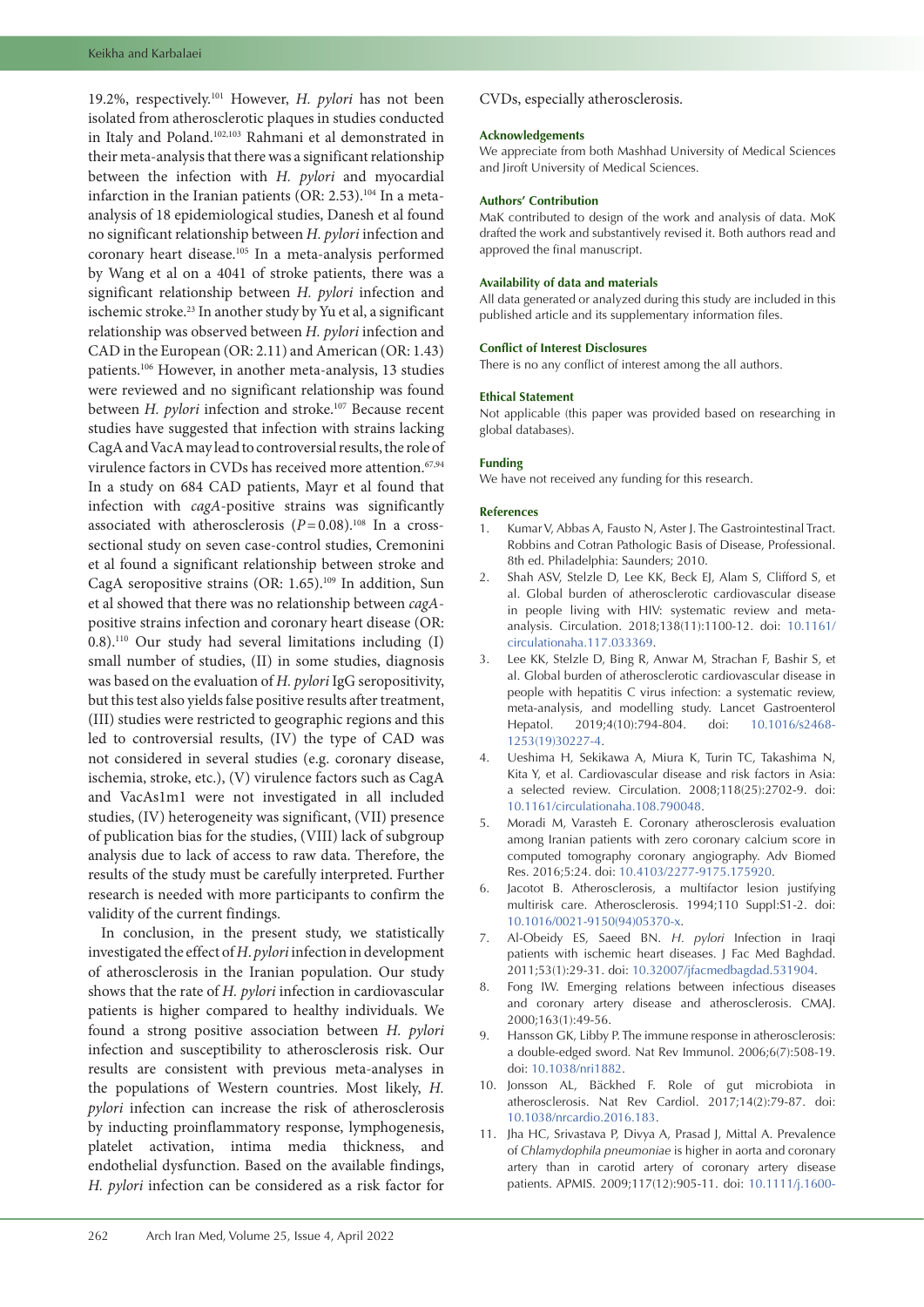[0463.2009.02553.x](https://doi.org/10.1111/j.1600-0463.2009.02553.x).

- 12. Tien PC, Schneider MF, Cole SR, Cohen MH, Glesby MJ, Lazar J, et al. Association of hepatitis C virus and HIV infection with subclinical atherosclerosis in the women's interagency HIV study. AIDS. 2009;23(13):1781-4. doi: [10.1097/](https://doi.org/10.1097/QAD.0b013e32832d7aa8) [QAD.0b013e32832d7aa8.](https://doi.org/10.1097/QAD.0b013e32832d7aa8)
- 13. Ghotaslou R, Aslanabadi N, Ghojazadeh M. Hepatitis B virus infection and the risk of coronary atherosclerosis. Ann Acad Med Singap. 2008;37(11):913-5.
- 14. Müller BT, Huber R, Henrich B, Adams O, Berns G, Siebler M, et al. *Chlamydia pneumoniae*, herpes simplex virus and cytomegalovirus in symptomatic and asymptomatic highgrade internal carotid artery stenosis. Does infection influence plaque stability? Vasa. 2005;34(3):163-9. doi: [10.1024/0301-](https://doi.org/10.1024/0301-1526.34.3.163) [1526.34.3.163.](https://doi.org/10.1024/0301-1526.34.3.163)
- 15. Apostolou F, Gazi IF, Lagos K, Tellis CC, Tselepis AD, Liberopoulos EN, et al. Acute infection with Epstein-Barr virus is associated with atherogenic lipid changes. Atherosclerosis. 2010;212(2):607-13. doi: [10.1016/j.](https://doi.org/10.1016/j.atherosclerosis.2010.06.006) [atherosclerosis.2010.06.006](https://doi.org/10.1016/j.atherosclerosis.2010.06.006).
- 16. Rota S, Rota S. *Mycobacterium tuberculosis* complex in atherosclerosis. Acta Med Okayama. 2005;59(6):247-51. doi: [10.18926/amo/31958.](https://doi.org/10.18926/amo/31958)
- 17. Ayada K, Yokota K, Hirai K, Fujimoto K, Kobayashi K, Ogawa H, et al. Regulation of cellular immunity prevents *Helicobacter pylori*-induced atherosclerosis. Lupus. 2009;18(13):1154-68. doi: [10.1177/0961203309106600.](https://doi.org/10.1177/0961203309106600)
- 18. Bahrmand AR, Bahadori M, Hossaini A, Velayati AA, Aghabozorgy S, Shakoor A, et al. *Chlamydia pneumoniae* DNA is more frequent in advanced than in mild atherosclerosis lesions. Scand J Infect Dis. 2004;36(2):119-23. doi: [10.1080/00365540310018888](https://doi.org/10.1080/00365540310018888).
- 19. Suerbaum S, Michetti P. *Helicobacter pylori* infection. N Engl J Med. 2002;347(15):1175-86. doi: [10.1056/NEJMra020542](https://doi.org/10.1056/NEJMra020542).
- 20. Keikha M, Ali-Hassanzadeh M, Karbalaei M. Association of *Helicobacter pylori* vacA genotypes and peptic ulcer in Iranian population: a systematic review and meta-analysis. BMC Gastroenterol. 2020;20(1):266. doi: [10.1186/s12876-](https://doi.org/10.1186/s12876-020-01406-9) [020-01406-9](https://doi.org/10.1186/s12876-020-01406-9).
- 21. Kim N, Lim SH, Lee KH, You JY, Kim JM, Lee NR, et al. *Helicobacter pylori* in dental plaque and saliva. Korean J Intern Med. 2000;15(3):187-94. doi: [10.3904/kjim.2000.15.3.187](https://doi.org/10.3904/kjim.2000.15.3.187).
- 22. Sadeghian MH, Tabatabaee Yazdi SA, Ayatollahi H, Ghazvini K, Keramati MR, Ghayoor Karimiani E, et al. Absence of *Helicobacter pylori* infection in coronary atherosclerosis disease in Northeast of Iran. Artery Res. 2013;7(3-4):211-5. doi: [10.1016/j.artres.2013.08.003](https://doi.org/10.1016/j.artres.2013.08.003).
- 23. Wang ZW, Li Y, Huang LY, Guan QK, Xu DW, Zhou WK, et al. *Helicobacter pylori* infection contributes to high risk of ischemic stroke: evidence from a meta-analysis. J Neurol. 2012;259(12):2527-37. doi: [10.1007/s00415-012-6558-7](https://doi.org/10.1007/s00415-012-6558-7).
- 24. Roubaud Baudron C, Letenneur L, Langlais A, Buissonnière A, Mégraud F, Dartigues JF, et al. Does *Helicobacter pylori* infection increase incidence of dementia? The Personnes Agées QUID Study. J Am Geriatr Soc. 2013;61(1):74-8. doi: [10.1111/jgs.12065.](https://doi.org/10.1111/jgs.12065)
- 25. Shaban MM, Kandil HO, Elshafei AH. *Helicobacter pylori* seropositivity in patients with hyperemesis gravidarum. Am J Med Sci. 2014;347(2):101-5. doi: [10.1097/](https://doi.org/10.1097/MAJ.0b013e31827bef91) [MAJ.0b013e31827bef91.](https://doi.org/10.1097/MAJ.0b013e31827bef91)
- 26. Franceschi F, Di Simone N, D'Ippolito S, Castellani R, Di Nicuolo F, Gasbarrini G, et al. Antibodies anti-CagA crossreact with trophoblast cells: a risk factor for pre-eclampsia? Helicobacter. 2012;17(6):426-34. doi: [10.1111/j.1523-](https://doi.org/10.1111/j.1523-5378.2012.00966.x) [5378.2012.00966.x](https://doi.org/10.1111/j.1523-5378.2012.00966.x).
- 27. Ambrosini G, Andrisani A, Fiore C, Faggian D, D'Antona D, Ragazzi E, et al. Anti-*Helicobacter pylori* antibodies in cervical mucus: a new cause of infertility. Eur J Obstet

Gynecol Reprod Biol. 2011;155(2):157-60. doi: [10.1016/j.](https://doi.org/10.1016/j.ejogrb.2010.12.001) [ejogrb.2010.12.001](https://doi.org/10.1016/j.ejogrb.2010.12.001).

- 28. Bagnis A, Izzotti A, Saccà SC. *Helicobacter pylori*, oxidative stress and glaucoma. Dig Liver Dis. 2012;44(11):963-4. doi: [10.1016/j.dld.2012.05.009](https://doi.org/10.1016/j.dld.2012.05.009).
- 29. Magen E, Mishal J. Possible benefit from treatment of *Helicobacter pylori* in antihistamine-resistant chronic urticaria. Clin Exp Dermatol. 2013;38(1):7-12. doi: [10.1111/j.1365-](https://doi.org/10.1111/j.1365-2230.2012.04467.x) [2230.2012.04467.x](https://doi.org/10.1111/j.1365-2230.2012.04467.x).
- 30. Deng B, Li Y, Zhang Y, Bai L, Yang P. *Helicobacter pylori*  infection and lung cancer: a review of an emerging hypothesis. Carcinogenesis. 2013;34(6):1189-95. doi: [10.1093/carcin/](https://doi.org/10.1093/carcin/bgt114) [bgt114.](https://doi.org/10.1093/carcin/bgt114)
- 31. Papagiannakis P, Michalopoulos C, Papalexi F, Dalampoura D, Diamantidis MD. The role of *Helicobacter pylori* infection in hematological disorders. Eur J Intern Med. 2013;24(8):685-90. doi: [10.1016/j.ejim.2013.02.011.](https://doi.org/10.1016/j.ejim.2013.02.011)
- 32. Payandeh M, Sohrabi N, Zare ME, Nasir Kansestani A, Hashemian AH. Platelet count response to *Helicobacter pylori* eradication in Iranian patients with idiopathic thrombocytopenic purpura. Mediterr J Hematol Infect Dis. 2012;4(1):e2012056. doi: [10.4084/mjhid.2012.056](https://doi.org/10.4084/mjhid.2012.056).
- 33. Youssefi M, Tafaghodi M, Farsiani H, Ghazvini K, Keikha M. *Helicobacter pylori* infection and autoimmune diseases; Is there an association with systemic lupus erythematosus, rheumatoid arthritis, autoimmune atrophy gastritis and autoimmune pancreatitis? A systematic review and metaanalysis study. J Microbiol Immunol Infect. 2021;54(3):359- 69. doi: [10.1016/j.jmii.2020.08.011.](https://doi.org/10.1016/j.jmii.2020.08.011)
- 34. Dunn BE, Cohen H, Blaser MJ. *Helicobacter pylori*. Clin Microbiol Rev. 1997;10(4):720-41. doi: [10.1128/](https://doi.org/10.1128/cmr.10.4.720) [cmr.10.4.720](https://doi.org/10.1128/cmr.10.4.720).
- 35. Kusters JG, van Vliet AH, Kuipers EJ. Pathogenesis of *Helicobacter pylori* infection. Clin Microbiol Rev. 2006;19(3):449-90. doi: [10.1128/cmr.00054-05.](https://doi.org/10.1128/cmr.00054-05)
- 36. Bazzoli F, Pozzato P, Rokkas T. *Helicobacter pylori*: the challenge in therapy. Helicobacter. 2002;7 Suppl 1:43-9. doi: [10.1046/j.1523-5378.7.s1.7.x](https://doi.org/10.1046/j.1523-5378.7.s1.7.x).
- 37. Singh K, Ghoshal UC. Causal role of *Helicobacter pylori* infection in gastric cancer: an Asian enigma. World J Gastroenterol. 2006;12(9):1346-51. doi: [10.3748/wjg.v12.](https://doi.org/10.3748/wjg.v12.i9.1346) [i9.1346.](https://doi.org/10.3748/wjg.v12.i9.1346)
- 38. Yamaoka Y, Kato M, Asaka M. Geographic differences in gastric cancer incidence can be explained by differences between *Helicobacter pylori* strains. Intern Med. 2008;47(12):1077-83. doi: [10.2169/internalmedicine.47.0975](https://doi.org/10.2169/internalmedicine.47.0975).
- 39. Yousefi B, Mohammadlou M, Abdollahi M, Salek Farrokhi A, Karbalaei M, Keikha M, et al. Epigenetic changes in gastric cancer induction by *Helicobacter pylori*. J Cell Physiol. 2019;234(12):21770-84. doi: [10.1002/jcp.28925.](https://doi.org/10.1002/jcp.28925)
- 40. Wong MC, Zhang DX, Wang HH. Rapid emergence of atherosclerosis in Asia: a systematic review of coronary atherosclerotic heart disease epidemiology and implications for prevention and control strategies. Curr Opin Lipidol. 2015;26(4):257-69. doi: [10.1097/mol.0000000000000191.](https://doi.org/10.1097/mol.0000000000000191)
- 41. Ansari R, Khosravi A, Bahonar A, Shirani S, Kelishadi R, Khosravi Z. Risk factors of atherosclerosis in male smokers, passive smokers, and hypertensive nonsmokers in central Iran. ARYA Atheroscler. 2012;8(2):90-5.
- 42. Mendall MA, Goggin PM, Molineaux N, Levy J, Toosy T, Strachan D, et al. Relation of *Helicobacter pylori* infection and coronary heart disease. Br Heart J. 1994;71(5):437-9. doi: [10.1136/hrt.71.5.437.](https://doi.org/10.1136/hrt.71.5.437)
- 43. Chmiela M, Gajewski A, Rudnicka K. *Helicobacter pylori* vs coronary heart disease - searching for connections. World J Cardiol. 2015;7(4):187-203. doi: [10.4330/wjc.v7.i4.187](https://doi.org/10.4330/wjc.v7.i4.187).
- 44. He C, Yang Z, Lu NH. *Helicobacter pylori*-an infectious risk factor for atherosclerosis? J Atheroscler Thromb.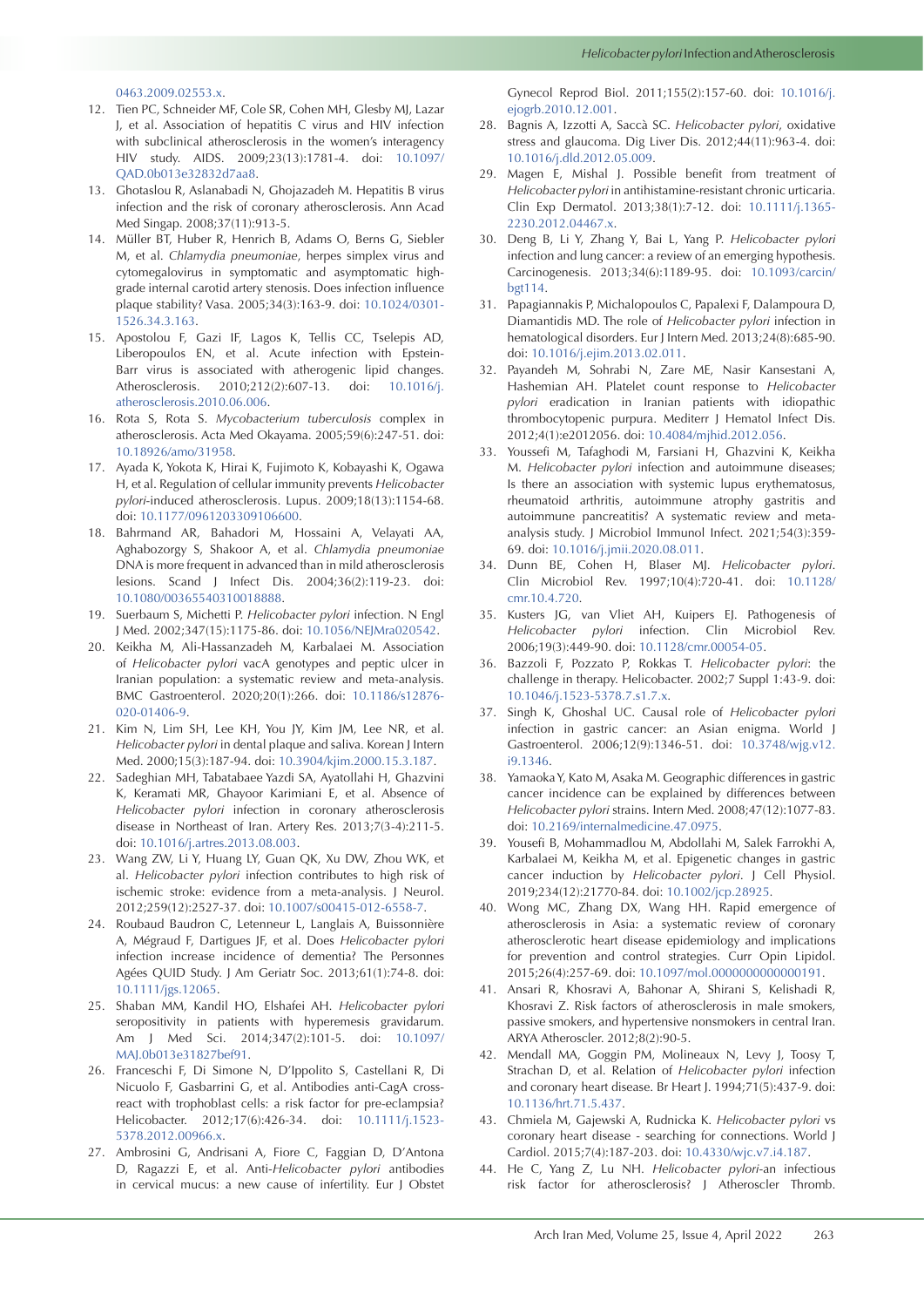2014;21(12):1229-42. doi: [10.5551/jat.25775.](https://doi.org/10.5551/jat.25775)

- 45. Ameriso SF, Fridman EA, Leiguarda RC, Sevlever GE. Detection of *Helicobacter pylori* in human carotid atherosclerotic plaques. Stroke. 2001;32(2):385-91. doi: [10.1161/01.](https://doi.org/10.1161/01.str.32.2.385) [str.32.2.385](https://doi.org/10.1161/01.str.32.2.385).
- 46. Jia EZ, Zhao FJ, Hao B, Zhu TB, Wang LS, Chen B, et al. *Helicobacter pylori* infection is associated with decreased serum levels of high density lipoprotein, but not with the severity of coronary atherosclerosis. Lipids Health Dis. 2009;8:59. doi: [10.1186/1476-511x-8-59.](https://doi.org/10.1186/1476-511x-8-59)
- 47. Zhu J, Quyyumi AA, Muhlestein JB, Nieto FJ, Horne BD, Zalles-Ganley A, et al. Lack of association of *Helicobacter pylori* infection with coronary artery disease and frequency of acute myocardial infarction or death. Am J Cardiol. 2002;89(2):155- 8. doi: [10.1016/s0002-9149\(01\)02192-0](https://doi.org/10.1016/s0002-9149(01)02192-0).
- 48. Lee SY, Kim DK, Son HJ, Lee JH, Kim YH, Kim JJ, et al. The impact of *Helicobacter pylori* infection on coronary heart disease in a Korean population. Korean J Gastroenterol. 2004;44(4):193-8.
- 49. Liberati A, Altman DG, Tetzlaff J, Mulrow C, Gøtzsche PC, Ioannidis JP, et al. The PRISMA statement for reporting systematic reviews and meta-analyses of studies that evaluate health care interventions: explanation and elaboration. PLoS Med. 2009;6(7):e1000100. doi: [10.1371/journal.](https://doi.org/10.1371/journal.pmed.1000100) [pmed.1000100.](https://doi.org/10.1371/journal.pmed.1000100)
- 50. Abibiglou SS, Baghi HB, Memar MY, Safaei N, Parvizi R, Banani M, et al. The presence of *Porphyromonas gingivalis*, *Chlamydia pneumonia*, *Helicobacter pylori*, *Mycoplasma pneumonia* and *Enterobacter hormaechei* DNA in the atherosclerotic plaques. J Res Med Dent Sci. 2018;6(3):1-6.
- 51. Izadi M, Fazel M, Sharubandi SH, Saadat SH, Moshkani Farahani M, Nasseri MH, et al. *Helicobacter* species in the atherosclerotic plaques of patients with coronary artery disease. Cardiovasc Pathol. 2012;21(4):307-11. doi: [10.1016/j.](https://doi.org/10.1016/j.carpath.2011.09.011) [carpath.2011.09.011](https://doi.org/10.1016/j.carpath.2011.09.011).
- 52. Gharehdaghi J, Nasr R, Kheirvari Khezerloo J, Akbari Eidgahi MR, Tabasi M, Ghasemi M, et al. Detection of *H. pylori* infection in atherosclerotic plaques of 180 corpses in referred to forensic medicine center of Tehran in 2016-2017. Iran J Public Health. 2018;47(11):1780-2.
- 53. Nouzari Y, Akiash N, Ebrahimi Daryani N. Association between *Helicobacter pylori* infection and atherosclerotic coronary artery disease. Iran J Pathol. 2009;4(1):1-4.
- 54. Karimi Yazdi MM, Lotfala Moradi S, Khiabani Rad P, Esmaeili Benvidi M, Eslami G, Taherpour A, et al. Investigating the presence of *Helicobacter pylori* in atheroma plaques of arteries in patients with atherosclerosis. Iran J Public Health. 2014;43(2):189.
- 55. Pouria A, Masoumi M, Rafiei E, Sabzi F, Hossein ZH, Salehi M, et al. Relationship between *Chlamydia pneumonia* and *Helicobacter pylori* with atherosclerosis. Yafteh. 2008;10(2):3- 11.
- 56. Vafaeimanesh J, Parham M, Seyyedmajidi M, Bagherzadeh M. *Helicobacter pylori* infection and insulin resistance in diabetic and nondiabetic population. ScientificWorldJournal. 2014;2014:391250. doi: [10.1155/2014/391250](https://doi.org/10.1155/2014/391250).
- 57. Sayyah S, Akbarian M, Abdollah-Salimi S, Tavakoli M, Pahlevan AA. Coexistence of gastric *Helicobacter pylori* infection and coronary artery diseases in Qazvin (Iran). J Inflamm Dis. 2012;16(1):36-43.
- 58. Khadem Ansari MH, Rasmi Y, Manafi M, Rahimipour A, Ghadermarzi E. The evaluation of *Helicobacter pylori* infection and cardiovascular disease risk factors with atherosclerosis. Stud Med Sci. 2010;21(1):17-23.
- 59. Davoudi S, Omran A, Boroumand M, Rahimian N, Saadat S. Association between *Helicobacter. pylori* and coronary artery disease. Open Med. 2011;6(1):107-12. doi: [10.2478/s11536-](https://doi.org/10.2478/s11536-010-0051-4) [010-0051-4.](https://doi.org/10.2478/s11536-010-0051-4)
- 60. Ashtari F, Shaigannezhad V, Saberi A, Rabiei E. Relationship between *Helicobacter pylori* immunoglobulin G antibody and thrombotic ischemic stroke. Acta Med Iran. 2008;46(4):303-6.
- 61. Karbalaei M, Keikha M. Potential association between the *hop*Q alleles of *Helicobacter pylori* and gastrointestinal diseases: a systematic review and meta-analysis. Meta Gene. 2020;26:100816. doi: [10.1016/j.mgene.2020.100816](https://doi.org/10.1016/j.mgene.2020.100816).
- 62. Schmidt CO, Kohlmann T. When to use the odds ratio or the relative risk? Int J Public Health. 2008;53(3):165-7. doi: [10.1007/s00038-008-7068-3](https://doi.org/10.1007/s00038-008-7068-3).
- 63. Richy F, Bruyere O, Ethgen O, Cucherat M, Henrotin Y, Reginster JY. Structural and symptomatic efficacy of glucosamine and chondroitin in knee osteoarthritis: a comprehensive metaanalysis. Arch Intern Med. 2003;163(13):1514-22. doi: [10.1001/archinte.163.13.1514.](https://doi.org/10.1001/archinte.163.13.1514)
- 64. Gisterå A, Hansson GK. The immunology of atherosclerosis. Nat Rev Nephrol. 2017;13(6):368-80. doi: [10.1038/](https://doi.org/10.1038/nrneph.2017.51) [nrneph.2017.51.](https://doi.org/10.1038/nrneph.2017.51)
- 65. Galkina E, Ley K. Immune and inflammatory mechanisms of atherosclerosis (\*). Annu Rev Immunol. 2009;27:165-97. doi: [10.1146/annurev.immunol.021908.132620.](https://doi.org/10.1146/annurev.immunol.021908.132620)
- 66. Libby P, Buring JE, Badimon L, Hansson GK, Deanfield J, Bittencourt MS, et al. Atherosclerosis. Nat Rev Dis Primers. 2019;5(1):56. doi: [10.1038/s41572-019-0106-z](https://doi.org/10.1038/s41572-019-0106-z).
- 67. Karbasi-Afshar R, Khedmat H, Izadi M. *Helicobacter pylori* Infection and atherosclerosis: a systematic review. Acta Med Iran. 2015;53(2):78-88.
- 68. Birnie DH, Holme ER, McKay IC, Hood S, McColl KE, Hillis WS. Association between antibodies to heat shock protein 65 and coronary atherosclerosis. Possible mechanism of action of *Helicobacter pylori* and other bacterial infections in increasing cardiovascular risk. Eur Heart J. 1998;19(3):387- 94. doi: [10.1053/euhj.1997.0618](https://doi.org/10.1053/euhj.1997.0618).
- 69. Kanbay M, Gür G, Yücel M, Yilmaz U, Boyacioğlu S. Does eradication of *Helicobacter pylori* infection help normalize serum lipid and CRP levels? Dig Dis Sci. 2005;50(7):1228-31. doi: [10.1007/s10620-005-2764-9.](https://doi.org/10.1007/s10620-005-2764-9)
- 70. Blum A, Tamir S, Mualem K, Ben-Shushan RS, Keinan-Boker L, Paritsky M. Endothelial dysfunction is reversible in *Helicobacter pylori*-positive subjects. Am J Med. 2011;124(12):1171-4. doi: [10.1016/j.amjmed.2011.08.015](https://doi.org/10.1016/j.amjmed.2011.08.015).
- 71. Coskun S, Kasirga E, Yilmaz O, Bayindir P, Akil I, Yuksel H, et al. Is *Helicobacter pylori* related to endothelial dysfunction during childhood? Pediatr Int. 2008;50(2):150-3. doi: [10.1111/j.1442-200X.2008.02542.x.](https://doi.org/10.1111/j.1442-200X.2008.02542.x)
- 72. Oshima T, Ozono R, Yano Y, Oishi Y, Teragawa H, Higashi Y, et al. Association of *Helicobacter pylori* infection with systemic inflammation and endothelial dysfunction in healthy male subjects. J Am Coll Cardiol. 2005;45(8):1219-22. doi: [10.1016/j.jacc.2005.01.019](https://doi.org/10.1016/j.jacc.2005.01.019).
- 73. Sipponen P, Laxén F, Huotari K, Härkönen M. Prevalence of low vitamin B12 and high homocysteine in serum in an elderly male population: association with atrophic gastritis and *Helicobacter pylori* infection. Scand J Gastroenterol. 2003;38(12):1209-16. doi: [10.1080/00365520310007224.](https://doi.org/10.1080/00365520310007224)
- 74. Tamura A, Fujioka T, Nasu M. Relation of *Helicobacter pylori* infection to plasma vitamin B12, folic acid, and homocysteine levels in patients who underwent diagnostic coronary arteriography. Am J Gastroenterol. 2002;97(4):861-6. doi: [10.1111/j.1572-0241.2002.05601.x.](https://doi.org/10.1111/j.1572-0241.2002.05601.x)
- 75. Santarelli L, Gabrielli M, Cremonini F, Santoliquido A, Candelli M, Nista EC, et al. Atrophic gastritis as a cause of hyperhomocysteinaemia. Aliment Pharmacol Ther. 2004;19(1):107-11. doi: [10.1046/j.1365-2036.2003.01820.x](https://doi.org/10.1046/j.1365-2036.2003.01820.x).
- 76. Kutluana U, Simsek I, Akarsu M, Kupelioglu A, Karasu S, Altekin E. Is there a possible relation between atrophic gastritis and premature atherosclerosis? Helicobacter. 2005;10(6):623- 9. doi: [10.1111/j.1523-5378.2005.00356.x.](https://doi.org/10.1111/j.1523-5378.2005.00356.x)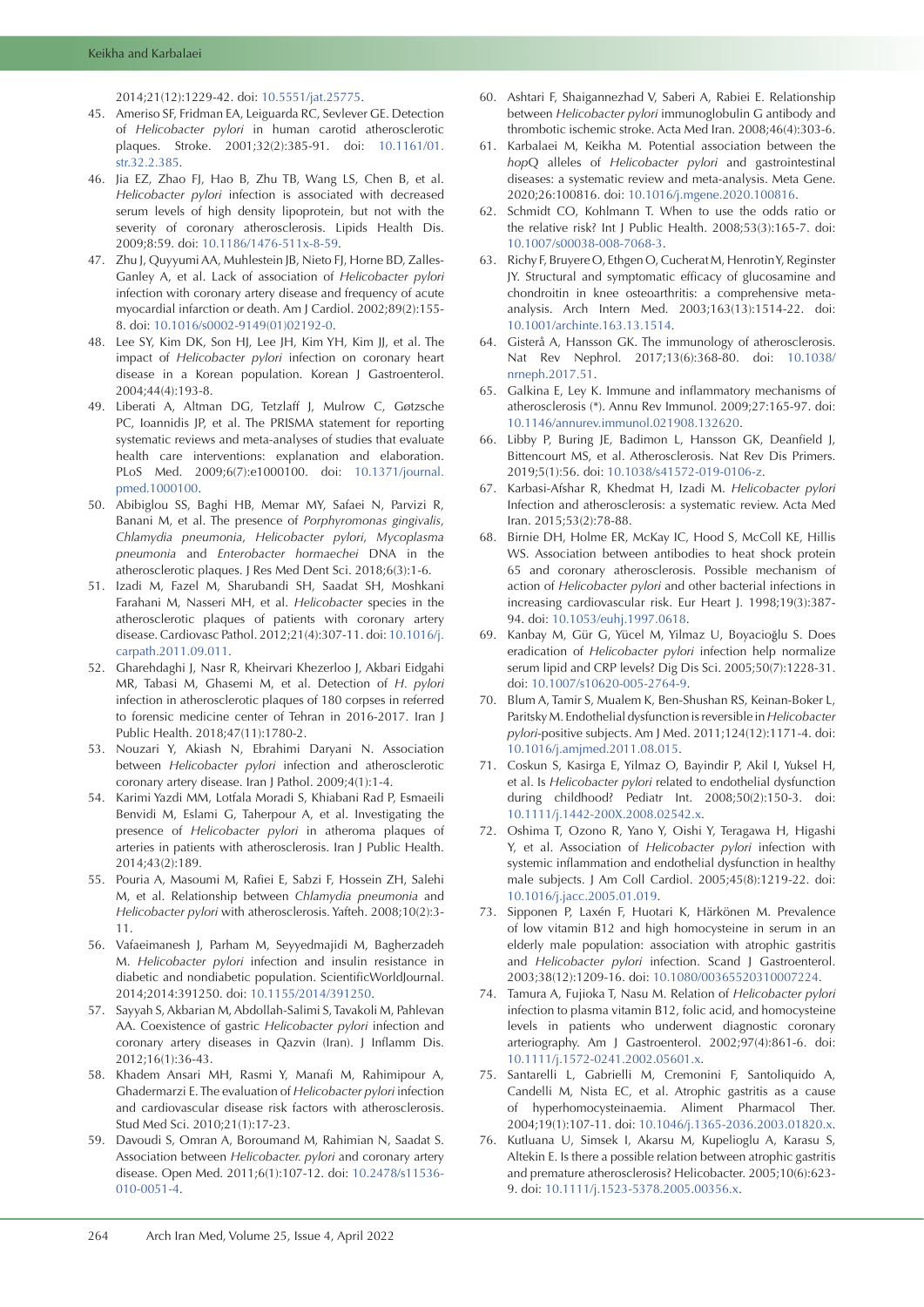- 77. Murray LJ, Bamford KB, O'Reilly DP, McCrum EE, Evans AE. *Helicobacter pylori* infection: relation with cardiovascular risk factors, ischaemic heart disease, and social class. Br Heart J. 1995;74(5):497-501. doi: [10.1136/hrt.74.5.497.](https://doi.org/10.1136/hrt.74.5.497)
- 78. Hoffmeister A, Rothenbacher D, Bode G, Persson K, März W, Nauck MA, et al. Current infection with *Helicobacter pylori*, but not seropositivity to *Chlamydia pneumoniae* or cytomegalovirus, is associated with an atherogenic, modified lipid profile. Arterioscler Thromb Vasc Biol. 2001;21(3):427- 32. doi: [10.1161/01.atv.21.3.427.](https://doi.org/10.1161/01.atv.21.3.427)
- 79. Laurila A, Bloigu A, Näyhä S, Hassi J, Leinonen M, Saikku P. Association of *Helicobacter pylori* infection with elevated serum lipids. Atherosclerosis. 1999;142(1):207-10. doi: [10.1016/s0021-9150\(98\)00194-4.](https://doi.org/10.1016/s0021-9150(98)00194-4)
- 80. Rocha VZ, Libby P. Obesity, inflammation, and atherosclerosis. Nat Rev Cardiol. 2009;6(6):399-409. doi: [10.1038/](https://doi.org/10.1038/nrcardio.2009.55) [nrcardio.2009.55.](https://doi.org/10.1038/nrcardio.2009.55)
- 81. Gillum RF. Infection with *Helicobacter pylori*, coronary heart disease, cardiovascular risk factors, and systemic inflammation: the Third National Health and Nutrition Examination Survey. J Natl Med Assoc. 2004;96(11):1470-6.
- 82. de Luis DA, Lahera M, Cantón R, Boixeda D, San Román AL, Aller R, et al. Association of *Helicobacter pylori* infection with cardiovascular and cerebrovascular disease in diabetic patients. Diabetes Care. 1998;21(7):1129-32. doi: [10.2337/](https://doi.org/10.2337/diacare.21.7.1129) [diacare.21.7.1129.](https://doi.org/10.2337/diacare.21.7.1129)
- 83. Polyzos SA, Kountouras J, Zavos C, Deretzi G. The association between *Helicobacter pylori* infection and insulin resistance: a systematic review. Helicobacter. 2011;16(2):79-88. doi: [10.1111/j.1523-5378.2011.00822.x](https://doi.org/10.1111/j.1523-5378.2011.00822.x).
- 84. Migneco A, Ojetti V, Specchia L, Franceschi F, Candelli M, Mettimano M, et al. Eradication of *Helicobacter pylori* infection improves blood pressure values in patients affected by hypertension. Helicobacter. 2003;8(6):585-9. doi: [10.1111/j.1523-5378.2003.00180.x](https://doi.org/10.1111/j.1523-5378.2003.00180.x).
- 85. Adachi K, Arima N, Takashima T, Miyaoka Y, Yuki M, Ono M, et al. Pulse-wave velocity and cardiovascular risk factors in subjects with *Helicobacter pylori* infection. J Gastroenterol Hepatol. 2003;18(7):771-7. doi: [10.1046/j.1440-](https://doi.org/10.1046/j.1440-1746.2003.03059.x) [1746.2003.03059.x](https://doi.org/10.1046/j.1440-1746.2003.03059.x).
- 86. Gabrielli M, Santoliquido A, Cremonini F, Cicconi V, Candelli M, Serricchio M, et al. CagA-positive cytotoxic *H. pylori* strains as a link between plaque instability and atherosclerotic stroke. Eur Heart J. 2004;25(1):64-8. doi: [10.1016/j.ehj.2003.10.004](https://doi.org/10.1016/j.ehj.2003.10.004).
- 87. Keikha M, Eslami M, Yousefi B, Ghasemian A, Karbalaei M. Potential antigen candidates for subunit vaccine development against *Helicobacter pylori* infection. J Cell Physiol. 2019;234(12):21460-70. doi: [10.1002/jcp.28870.](https://doi.org/10.1002/jcp.28870)
- 88. Ando T, Ishikawa T, Takagi T, Imamoto E, Kishimoto E, Okajima A, et al. Impact of *Helicobacter pylori* eradication on circulating adiponectin in humans. Helicobacter. 2013;18(2):158-64. doi: [10.1111/hel.12028.](https://doi.org/10.1111/hel.12028)
- 89. De Bastiani R, Gabrielli M, Ubaldi E, Benedetto E, Sanna G, Cottone C, et al. High prevalence of Cag-A positive *H. pylori* strains in ischemic stroke: a primary care multicenter study. Helicobacter. 2008;13(4):274-7. doi: [10.1111/j.1523-](https://doi.org/10.1111/j.1523-5378.2008.00610.x) [5378.2008.00610.x](https://doi.org/10.1111/j.1523-5378.2008.00610.x).
- 90. Kowalski M. *Helicobacter pylori* (*H. pylori*) infection in coronary artery disease: influence of *H. pylori* eradication on coronary artery lumen after percutaneous transluminal coronary angioplasty. The detection of *H. pylori* specific DNA in human coronary atherosclerotic plaque. J Physiol Pharmacol. 2001;52(1 Suppl 1):3-31.
- 91. Huang B, Chen Y, Xie Q, Lin G, Wu Y, Feng Y, et al. CagA-positive *Helicobacter pylori* strains enhanced coronary atherosclerosis by increasing serum OxLDL and HsCRP in patients with coronary heart disease. Dig Dis Sci. 2011;56(1):109-14. doi: [10.1007/s10620-010-1274-6.](https://doi.org/10.1007/s10620-010-1274-6)
- 92. Whincup P, Danesh J, Walker M, Lennon L, Thomson A, Appleby P, et al. Prospective study of potentially virulent strains of *Helicobacter pylori* and coronary heart disease in middle-aged men. Circulation. 2000;101(14):1647-52. doi: [10.1161/01.cir.101.14.1647](https://doi.org/10.1161/01.cir.101.14.1647).
- 93. Ibrahim HA, Mohammed MO, Dhahir HA, Mahmood KA, Nuradeen BE. Impact of *Helicobacter pylori* infection on serum lipid profile and atherosclerosis of carotid artery. Int J Clin Med. 2014;5(15):48661. doi: [10.4236/ijcm.2014.515125](https://doi.org/10.4236/ijcm.2014.515125).
- 94. Vijayvergiya R, Vadivelu R. Role of *Helicobacter pylori* infection in pathogenesis of atherosclerosis. World J Cardiol. 2015;7(3):134-43. doi: [10.4330/wjc.v7.i3.134](https://doi.org/10.4330/wjc.v7.i3.134).
- 95. Longo-Mbenza B, Nsenga JN, Mokondjimobe E, Gombet T, Assori IN, Ibara JR, et al. *Helicobacter pylori* infection is identified as a cardiovascular risk factor in Central Africans. Vasc Health Risk Manag. 2012;6:455-61. doi: [10.2147/vhrm.](https://doi.org/10.2147/vhrm.s28680) [s28680](https://doi.org/10.2147/vhrm.s28680).
- 96. Park MJ, Choi SH, Kim D, Kang SJ, Chung SJ, Choi SY, et al. Association between *Helicobacter pylori* seropositivity and the coronary artery calcium score in a screening population. Gut Liver. 2011;5(3):321-7. doi: [10.5009/gnl.2011.5.3.321](https://doi.org/10.5009/gnl.2011.5.3.321).
- 97. Jha HC, Prasad J, Mittal A. High immunoglobulin A seropositivity for combined *Chlamydia pneumoniae*, *Helicobacter pylori* infection, and high-sensitivity C-reactive protein in coronary artery disease patients in India can serve as atherosclerotic marker. Heart Vessels. 2008;23(6):390-6. doi: [10.1007/s00380-008-1062-9.](https://doi.org/10.1007/s00380-008-1062-9)
- 98. Tamer GS, Tengiz I, Ercan E, Duman C, Alioglu E, Turk UO. *Helicobacter pylori* seropositivity in patients with acute coronary syndromes. Dig Dis Sci. 2009;54(6):1253-6. doi: [10.1007/s10620-008-0482-9](https://doi.org/10.1007/s10620-008-0482-9).
- 99. Nikolopoulou A, Tousoulis D, Antoniades C, Petroheilou K, Vasiliadou C, Papageorgiou N, et al. Common community infections and the risk for coronary artery disease and acute myocardial infarction: evidence for chronic over-expression of tumor necrosis factor alpha and vascular cells adhesion molecule-1. Int J Cardiol. 2008;130(2):246-50. doi: [10.1016/j.](https://doi.org/10.1016/j.ijcard.2007.08.052) [ijcard.2007.08.052](https://doi.org/10.1016/j.ijcard.2007.08.052).
- 100. Arias E, Martinetto H, Schultz M, Ameriso S, Rivera S, Lossetti O, et al. Seminested polymerase chain reaction (PCR) for detecting *Helicobacter pylori* DNA in carotid atheromas. Diagn Mol Pathol. 2006;15(3):174-9. doi: [10.1097/01.](https://doi.org/10.1097/01.pdm.0000213454.45398.2e) [pdm.0000213454.45398.2e](https://doi.org/10.1097/01.pdm.0000213454.45398.2e).
- 101. Kilic A, Onguru O, Tugcu H, Kilic S, Guney C, Bilge Y. Detection of cytomegalovirus and *Helicobacter pylori* DNA in arterial walls with grade III atherosclerosis by PCR. Pol J Microbiol. 2006;55(4):333-7.
- 102. Ciervo A, Mancini F, Sale P, Russo A, Cassone A. Real-time polymerase chain reaction and laser capture microdissection: an efficient combination tool for *Chlamydophila pneumoniae* DNA quantification and localization of infection in atherosclerotic lesions. Int J Immunopathol Pharmacol. 2008;21(2):421-8. doi: [10.1177/039463200802100222.](https://doi.org/10.1177/039463200802100222)
- 103. Sulewska A, Modrzejewski W, Kovalchuk O, Kasacka I, Jackowski R, Hirnle T, et al. Attempts to detect *Helicobacter pylori* in atherosclerotic plaques. Rocz Akad Med Bialymst. 2004;49 Suppl 1:239-41.
- 104. Rahmani Y, Mohammadi S, Babanejad M, Rai A, Zalei B, Shahmohammadi A. Association of *Helicobacter pylori* with presence of myocardial infarction in iran: a systematic review and meta-analysis. Ethiop J Health Sci. 2017;27(4):433-40. doi: [10.4314/ejhs.v27i4.15](https://doi.org/10.4314/ejhs.v27i4.15).
- 105. Danesh J, Peto R. Risk factors for coronary heart disease and infection with *Helicobacter pylori*: meta-analysis of 18 studies. BMJ. 1998;316(7138):1130-2. doi: [10.1136/](https://doi.org/10.1136/bmj.316.7138.1130) [bmj.316.7138.1130.](https://doi.org/10.1136/bmj.316.7138.1130)
- 106. Yu XJ, Yang X, Feng L, Wang LL, Dong QJ. Association between *Helicobacter pylori* infection and angiographically